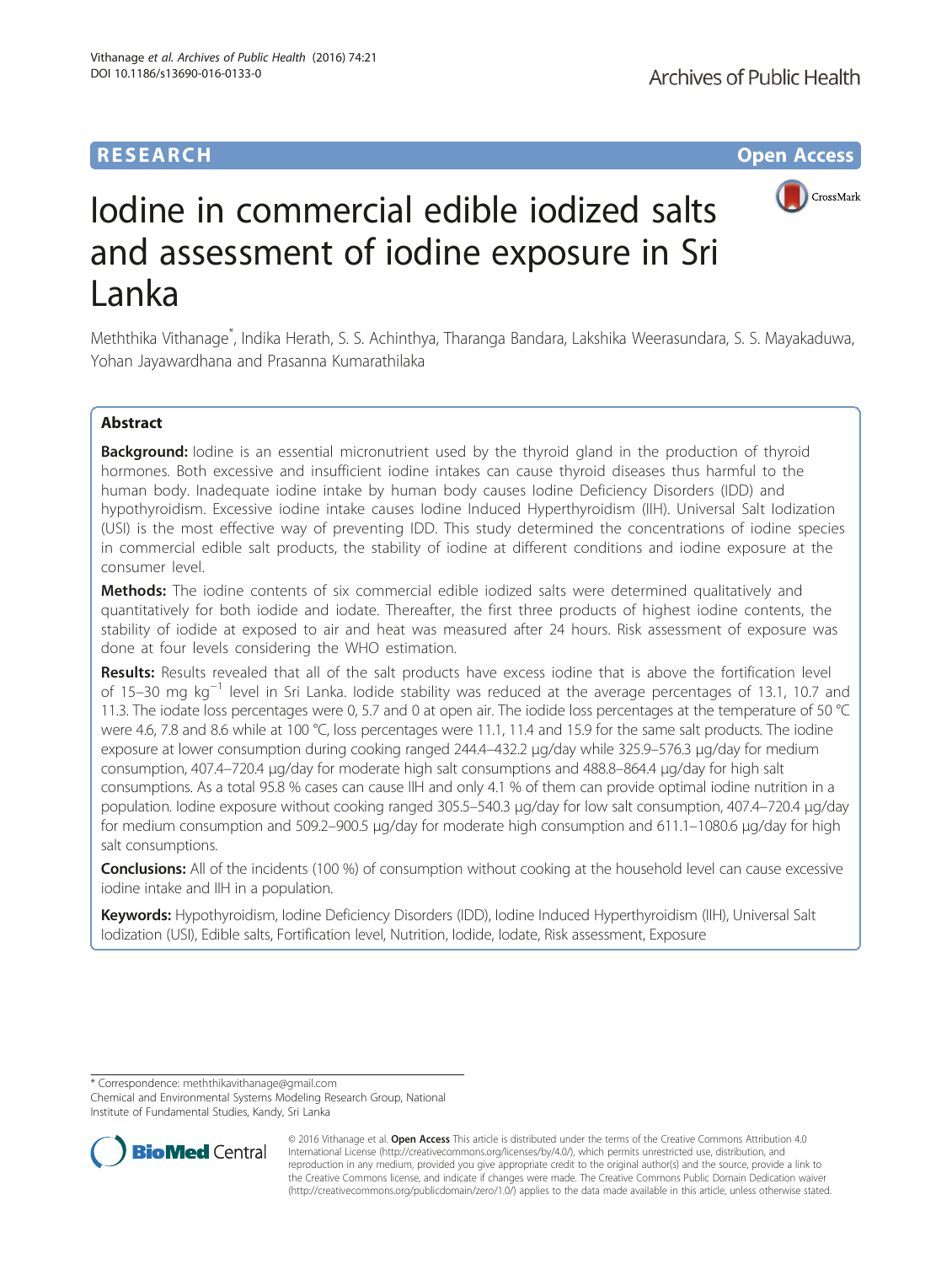# Background

Iodine is an essential trace element for human health [[1\]](#page-5-0). Iodine is used by the thyroid gland in the production of thyroxin (T4) and triiodothyronine (T3) hormones that regulate the metabolism of physiological processes of the human body [\[1](#page-5-0)]. However, both excessive and insufficient iodine intakes can cause thyroid diseases thus harmful to the human body [\[2\]](#page-5-0).

Inadequate iodine intake by human body causes the insufficient synthesis of thyroid hormones, resulting hypothyroidism and Iodine Deficiency Disorders (IDD) [[3\]](#page-5-0). Hypothyroidism is a condition of which the thyroid hormone level in the blood lowers [[4\]](#page-5-0) since thyroid glands do not produce enough thyroid hormones [\[3](#page-5-0)]. IDD contains a collection of functional and developmental abnormalities such as endemic goiter, abortions, still births, cretinism, retarded physical development, brain damage and irreversible mental retardation [[1](#page-5-0)–[3\]](#page-5-0). Excessive iodine intake from food and water can also have adverse chronic health effect such as Iodine Induced Hyperthyroidism (IIH), thyroiditis, goiter, thyroid papillary cancer and thyrotoxicosis" [[5](#page-6-0)–[8](#page-6-0)]. Long term excessive iodine intake increases the activity of Thyroid Stimulating Hormone (TSH) and reduces thyroid hormone production, through loss of the "escape" phenomenon after the Wolff-Chaikoff effect (inhibits organification in the thyroid gland, the formation of thyroid hormones inside the thyroid follicle, and the release of thyroid hormones into the bloodstream) resulting in low thyroid hormone levels, or hypothyroidism in fetuses and newborns [\[9\]](#page-6-0). Chronic exposure of iodine in several milligrams per day (1100 μg/day) can disrupt thyroid function [\[10](#page-6-0)]. Correspondingly, a clear relationship between excessive iodine intake and distribution of differentiated thyroid cancer and the risk of IIH after correction of iodine deficiency have been identified [[5](#page-6-0), [6](#page-6-0), [9](#page-6-0)].

Universal Salt Iodization (USI) is the most effective way of preventing IDD [[4\]](#page-5-0). Salt is an excellent carrier for iodine, as it is consumed at relatively constant, welldefined levels by all individuals within a society, independently of economic status [[11](#page-6-0)]. According to the WHO, the recommended iodine intake for the adults should be 150 μg per day and recommended iodine intake for pregnant women is 200 to 250 μg per day [[12\]](#page-6-0). Hence to provide 150 μg daily requirement of iodine for each person, the salt iodine concentration at the point of production should be 20–40 mg per 1 kg of iodized salt [\[12](#page-6-0)]. That recommended level was estimated by WHO, under the assumptions of 20 % loss of iodine from production site to household, 20 % loss when cooking and 10 g of salt as average salt intake per capita [[12\]](#page-6-0). It is understood that the actual availability of iodine in salt depends on its form of fortification, environmental and other factors. On exposure to sunlight, wind,

salts iodized as iodide lose a considerable amount of iodine while the salts iodized with iodate has shown no losses. Even when heating, the salts containing potassium iodate retained a high percentage of their original iodine content while the salts iodized with potassium iodide had lost a considerable amount of iodine [\[13](#page-6-0), [14](#page-6-0)]. The recommended iodine intake is also known as Recommended Dietary Allowances (RDA) that means the average daily level of iodine intake sufficient to meet the nutrient requirements of nearly 97.5 % healthy individuals [\[15\]](#page-6-0). According to the WHO, the upper tolerance limit of iodine for adults is 1100 μg/day [\[2\]](#page-5-0).

The iodination program in Sri Lanka was formally implemented in 1995 to avoid IDD in the population [[16\]](#page-6-0). High prevalence of IDD (30-45 %) has been reported over 20 years from 1995 with an estimation of affecting population as 10 million (Fernando et al., 1989; Fordyce et a., 2003). The causes of IDD prevalency is suggested to be multifactorial, due to the existence of humic substance, clay minerals etc. that exert an influence of the bioavailability of iodine (Dissanayake and Chandrajith, 1996). Hence, drastic reduction of IDD was expected by implementing salt iodination however, still goiter is prominently seen as pockets which could be due to selenium deficiency (Fernando et al., 2015; Fordyce et al., 2000). However at present, it has been reported that there are high prevalence of IIH and slightly high concentrations of iodine in urine especially in female adolescents (213.1 μg/L) in Sri Lanka, which may be due to excessive iodine intake from salt due to lack or regulations and monitoring [\[17](#page-6-0)–[19](#page-6-0)]. The iodine fortification level in Sri Lanka is 15–30 mg/kg for a salt packet, according to the Food Regulations (2005). Only a few studies have been conducted on assessing iodine in commercial salt products in Sri Lanka and data are quite old [[20\]](#page-6-0). The authors reported that the iodine content in 68.6 % of the packets was outside the range stipulated by the Sri Lanka Standards Institution (SLSI). In 52.8 %, the mean iodine content was above the recommended upper limit of 40 mg/kg and in 15.8 % below the recommended lower limit of 20 mg/kg. Noniodised salt is not available in Sri Lankan market today at the same time many salt products coming up to the market and most probably with excessive iodine concentrations. Many comprehensive studies around the world have reported an increase in the IIH followed by the iodisation [[21, 22](#page-6-0)].

Therefore, it is vital to determine their iodine concentrations to check whether they follow the recommended fortification level at the point of production. Since the iodine status is analogous to the iodine exposure, it can be used directly for the risk assessment of iodine exposure which may indirectly provide a prediction about the health condition of the population [\[23, 24](#page-6-0)]. Hence, experiments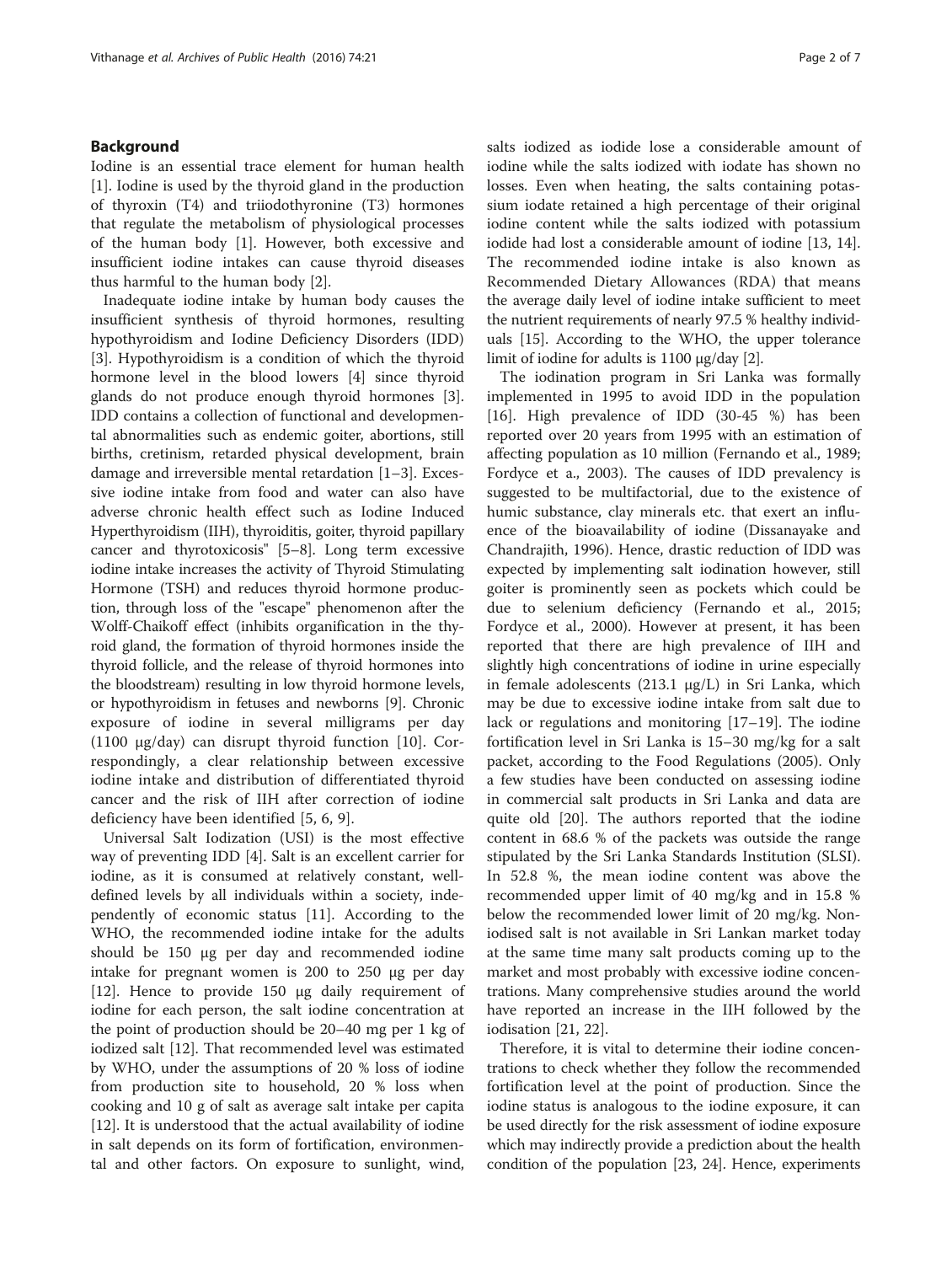were conducted to assess iodine in commercial edible iodized salts to determine the concentrations of iodine species in commercial edible salt products available in the local market, examine the actual availability of iodine varies with its exposure to air and at different cooking practices and to assess the iodine exposure at consumer level to estimate risks.

# **Methods**

Six different brands of most commonly sold commercial edible iodized salts in different grocery stores were purchased for the study. The basis for the selection was through a consumer questionnaire and thirty consumers were randomly selected for the questionnaire.

# Qualitative determination of iodine species

The presence of iodide and iodate species in iodized salts were determined according to the procedure given in SLS 79: 1987 [\[25](#page-6-0)]. For iodate  $(IO^{-3})$  determination, first 2 g of salt was dissolved in 10 ml of distilled water in a test tube. Then 1 ml of 10 % potassium iodide (KI) solution and 2 ml of 1 M sulfuric acid were added. Then few drops of 1 % starch solution was added and checked for the blue coloration [\[25\]](#page-6-0). In the case of iodide (I<sup>−</sup> ), first 2 g of salt was dissolved in 10 ml of distilled water in a test tube. Then 1 ml of 10 % potassium iodate  $(KIO<sub>3</sub>)$  solution and 2 ml of 1 M sulfuric acid were added. Then few drops of 1 % starch solution was added and checked for the blue coloration [\[25](#page-6-0)].

## Quantitative determination of iodide in salt

About five grams of salt was measured accurately and dissolved in 25 ml of distilled water. A 500 μl of Ionic Strength Adjuster (ISA) solution was added, shaken well until it fully dissolves and the iodide concentration was measured by iodide combination electrode. Iodide concentrations of all six salt products were measured in triplicates.

### Quantitative determination of iodate in salt

The iodate contents of iodized salts were measured in triplicates by iodometric titration, according to the procedure given in SLS 79: 1987 (2001) [\[25](#page-6-0)]. First, 10 g of salt was dissolved in 100 ml of distilled water then 2 ml of 1 M sulfuric acid, 5 ml of 10 % (m/v) KI solution were added and closed immediately [[25\]](#page-6-0). The mixture was shaken well and kept in dark for 5 minutes. Then the solution was titrated with a standard sodium thiosulfate solution ( $Na<sub>2</sub>S<sub>2</sub>O<sub>3</sub>$ ) of 0.005 M until a light straw yellow color obtained and then 2 ml of 1 % starch solution were added. The titration was resumed until a colorless end point was obtained. Finally, the total iodine contents of each product were calculated. A blank determination was carried out using 10 g of analytical grade NaCl as a control.

#### Variability of iodine when exposed to air

Saturated salt solutions were used to study the variability of iodine when exposed to air. First, the first 03 salt products of highest iodine concentrations were chosen. Then saturated salt solutions were prepared by dissolving 10 g of salt in 25 ml of distilled water. Then all the samples were kept exposed to air inside a laboratory cupboard to mimic the conditions under which salts are usually stored at home for use [\[14\]](#page-6-0). The iodide contents of each were measured after 1 hour, 6 hours and 24 hours and iodine loss percentage was calculated [\[14](#page-6-0)]. To analyze the variability of iodate, another two sets of samples were prepared in triplicates for each product following the above procedure, one set for measuring initial iodate content and the other set was for iodate content after 48 hours. Iodate contents of both situations were measured by iodometric titrations using 20 ml saturated salt solutions [\[14](#page-6-0), [25](#page-6-0)].

#### Variability of iodine at heating

Three samples of saturated salt solutions for each product were prepared by dissolving 10 g of salt in 25 ml of distilled water. Initial iodide contents of each product were measured in triplicates by iodide combination electrode. Then all the saturated solutions were heated at 50 °C for 2 minutes to mimic mild cooking practice. Then they were kept in a water bath until they reach room temperature. Then the iodide contents were again measured using iodide combination electrode. Another set of samples were prepared in triplicates for each products. The initial iodide content and final iodide content after 100 °C boiling for 2 minutes were measured following the same procedure used for 50 °C.

To analyze the variability of iodate, another two sets of samples were prepared in triplicates for each product following the above procedure. Then the variability of iodate at 50 and 100 °C for 2 minutes was measured using iodometric titration according to the procedure given in SLS 79: 1987 (2001) [[25](#page-6-0)]. For each titration, 20 ml saturated salt solution was used. The loss percentages of iodine in each case were calculated to assess the iodine stability.

#### Risk assessment of iodine exposure

Four levels of salt consumptions at low, medium, moderate high and high salt intakes were considered. The average salt intake per capita of population at medium salt consumption was assumed to 10 g/day, according to WHO estimations [\[12\]](#page-6-0) (Table [1\)](#page-3-0). The low and moderate high intakes were calculated by adding  $\pm 25$  % portion of the 10 g salt per capita, to the medium salt consumption which is 10 g/day [[12](#page-6-0)]. High salt consumption was calculated by adding 50 % portion of the 10 g salt per capita, to the medium salt consumption (Table [2](#page-3-0)). Then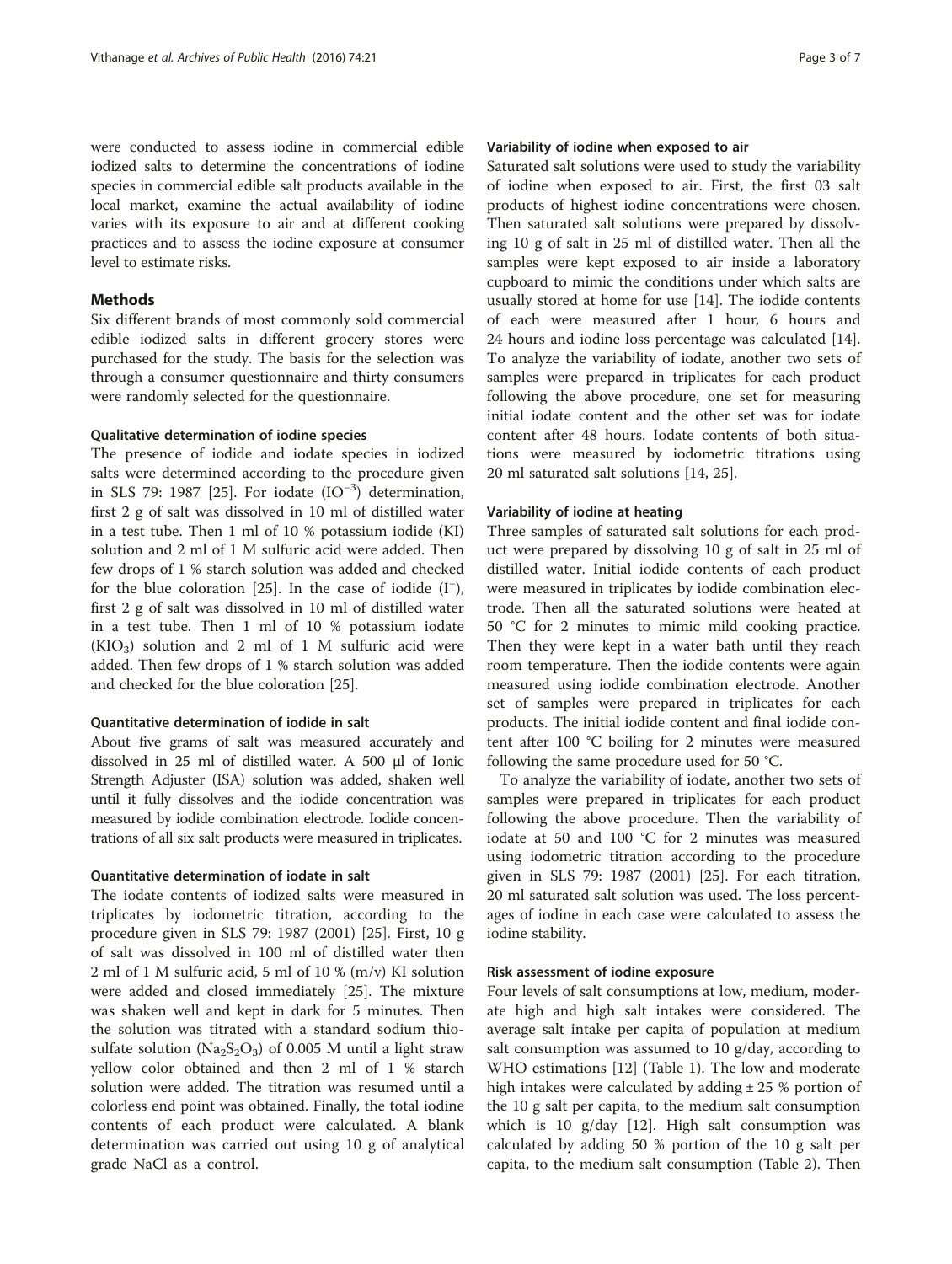<span id="page-3-0"></span>

| Table 1 Salt consumption levels and corresponding salt intake |
|---------------------------------------------------------------|
|---------------------------------------------------------------|

| Consumption level | Salt intake (g/day) |  |  |
|-------------------|---------------------|--|--|
| Low               | 75                  |  |  |
| Medium            | 10.0                |  |  |
| Moderate High     | 12.5                |  |  |
| High              | 15.0                |  |  |
| Source: [4]       |                     |  |  |

iodine exposure and risks were calculated for salt consumptions based on iodine contents of salts, with and without the adjustments for cooking losses which is 20 % [[23](#page-6-0)].

# Results and Discussion

# Qualitative determination of iodate and iodide species

Qualitative experiments exhibited positive results for iodate, which are blue colorations with the addition of 1 % starch solution. That indicates the presence of iodate  $(IO<sup>3−</sup>)$  species in all of the salt products [\[25](#page-6-0)]. However, in the case of iodide determination, none of the products gave any color change with the 1 % starch solution. That indicated the absence of iodide species in iodized salt products which has been tested [\[25](#page-6-0)]. The iodide (I<sup>−</sup> ) ions convert iodate (IO−3) to elemental iodine  $(I_2)$ . This elemental iodine reacts with the iodide ion  $(I^-)$ to form a tri-iodide anion  $(I^{3-})$  and this further reacts with it to give a penta-iodide anion  $(I^{5-})$ . This pentaiodide anion  $(I^{5-})$  forms a visible blue–black complex with starch molecules [\[20\]](#page-6-0).

## Total iodine content of iodized salts

The results showed that all of the products have exceeded the recommended iodine fortification level of 15–30 mg kg−<sup>1</sup> of Sri Lanka (Table 3). Although the qualitative methods exhibited no iodide present in the samples, the quantitative experiments indicated high concentrations, which express the less importance of qualitative examinations during standardization tests. The iodide concentrations of saturated salt solutions decreased with the time when exposed to air (Table [4](#page-4-0)). The loss of iodine as elemental iodine after air oxidation

Table 2 lodine exposure levels and corresponding iodine status

| Exposure level (µg/day)<br>lodine status |                             |
|------------------------------------------|-----------------------------|
| $<$ 30                                   | Severe deficiency           |
| $30 - 74$                                | Moderate deficiency         |
| $75 - 149$                               | Mild deficiency             |
| $150 - 299$                              | Optimal nutrition           |
| $300 - 449$                              | Above requirement           |
| >449                                     | <b>Excessive</b>            |
| >1100                                    | Above upper tolerance level |
| $C_{\text{out}}$ $A$ $21$                |                             |

Source: [\[4,](#page-5-0) [23](#page-6-0)]

Table 3 Total iodine contents of different commercial iodized salts in Sri Lanka, 2015

|   | Product lodine as iodate $\pm$<br>SD (mg $kg^{-1}$ ) | lodine as iodide $+$<br>SD (mg $kg^{-1}$ ) | Total iodine content $\pm$<br>SD (mg $kg^{-1}$ ) |
|---|------------------------------------------------------|--------------------------------------------|--------------------------------------------------|
| A | $17.2 \pm 1.1$                                       | $39.4 \pm 2.2$                             | $56.6 \pm 2.5$                                   |
| B | $14.3 \pm 0.5$                                       | $38.6 \pm 0.4$                             | $52.9 \pm 0.7$                                   |
| C | $31.9 \pm 2.4$                                       | $40.1 + 2.0$                               | $72.0 \pm 3.2$                                   |
| D | $19.0 \pm 0.4$                                       | $35.4 + 1.2$                               | $54.5 + 1.3$                                     |
| F | $4.2 \pm 0.5$                                        | $36.5 \pm 0.9$                             | $40.7 + 1.0$                                     |
| F | $18.5 \pm 0.0$                                       | $40.9 \pm 0.7$                             | $59.4 \pm 0.7$                                   |
|   |                                                      |                                            |                                                  |

A-F are: commercial salt products

is the reason behind that [\[14, 26\]](#page-6-0). The iodine loss percentages of salts were 13.0, 10.7, and 11.2 % for C, F and A products respectively (Table [4\)](#page-4-0). Saturated solutions were not kept beyond 24 hours since the water also can evaporate thus it can cause errors in the results. And in household, the salt solutions are replaced and the new salts crystals are added regularly.

According to the results obtained, salt solutions from C and A have not lost their iodine content in the form of iodate after 48 hours at the open environmental conditions (Table [4](#page-4-0)). Iodate is a stable anion and resistant to get reduced when exposed to the air [\[26](#page-6-0), [27](#page-6-0)]. However, F product has shown a 5.6 % of loss after 48 hours. That may be due to the presence of hygroscopic impurities like magnesium chloride  $(MgCl<sub>2</sub>)$ , reducing agents like ferrous ions or lower pH that enhance the reduction of iodate [[11, 26, 27\]](#page-6-0). Factors like impurities, reducing agents, metal ions and pH value vary from one salt product to another. So that, further experiments are required to analyze the activity of those factors that affect the stability of iodine in iodized salts under any environmental condition [\[26\]](#page-6-0).

#### Variability of iodine at heating

According to the results obtained, the average iodine loss increases when the temperature rises [[11](#page-6-0)]. All the solutions were brought back to the room temperature by keeping them in a water bath since the electrode being heat sensitive and high temperatures can cause dysfunction of the electrode (Table [4\)](#page-4-0).

## Risk assessment of iodine exposure

The possible exposure of iodine from each product was calculated under assumptions of 10 g/day as the average salt intake per capita and iodine loss during cooking is 20 % [\[12](#page-6-0), [23](#page-6-0)] (Table 2). According to the data in the Table [5](#page-4-0) with and without the addition by loss during cooking, only 16.6 % of the units at low salt consumptions can cause optimal nutrition (150–299 μg/day) and 83.3 % belong to iodine exposure above requirements (300–449 μg/day). Among medium salt consumption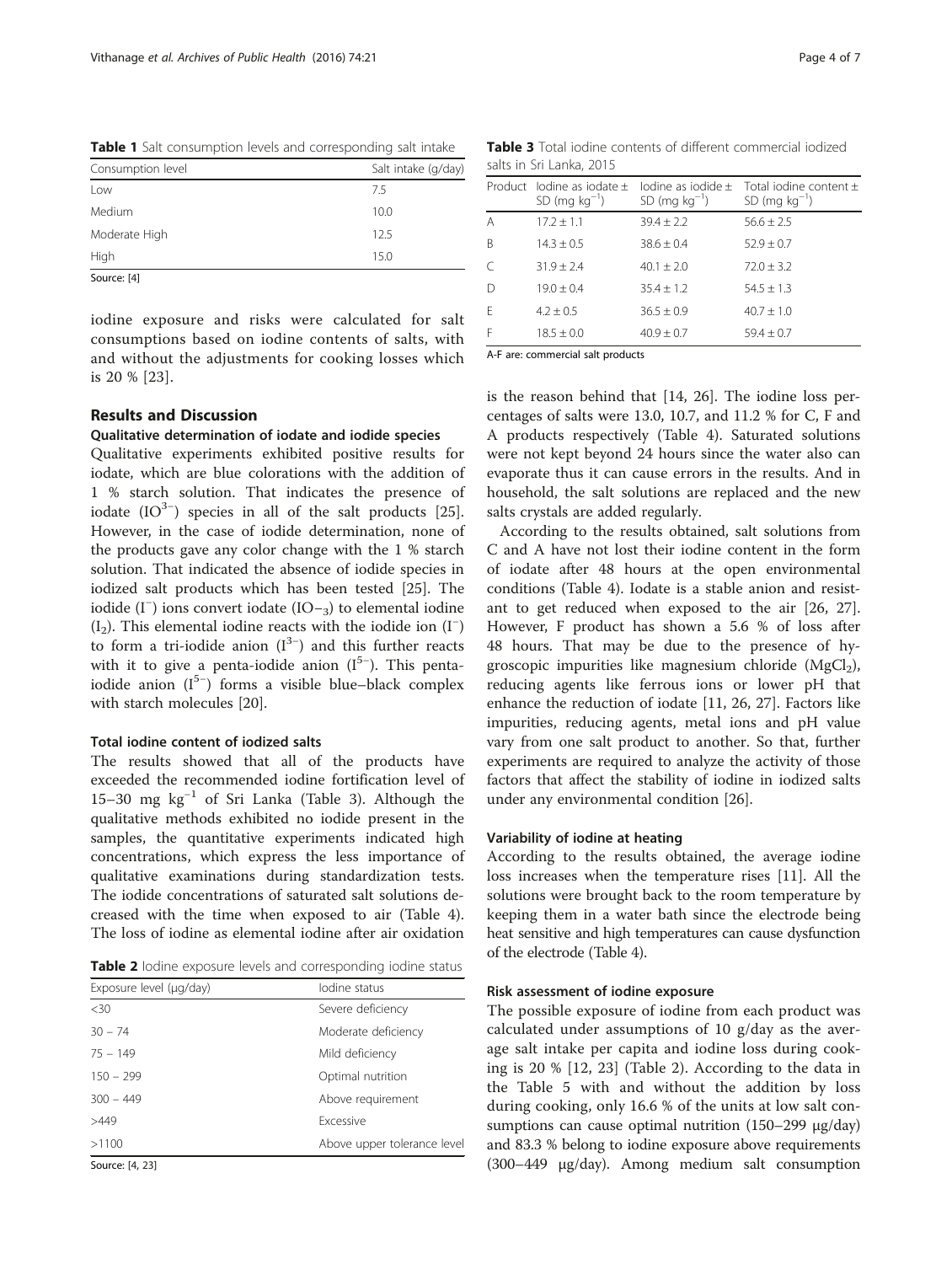| The loss of jodine as jodide in saturated salt solutions at different conditions |                                                                                  |                                              |                               |                    |                     |
|----------------------------------------------------------------------------------|----------------------------------------------------------------------------------|----------------------------------------------|-------------------------------|--------------------|---------------------|
| Product                                                                          | lodine content $\pm$ SD (mg $L^{-1}$ )                                           | Final iodine content $\pm$ SD (mg $L^{-1}$ ) | Open Environment $\pm$ SD (%) | 50 °C $\pm$ SD (%) | 100 °C $\pm$ SD (%) |
|                                                                                  | Initial                                                                          | 24 h                                         |                               |                    |                     |
| $\mathcal{C}$                                                                    | $27.5 + 2.9$                                                                     | $23.9 + 3.3$                                 | $13.0 \pm 3.5$                | $4.6 + 1.7$        | $11.1 + 2.7$        |
| F                                                                                | $26.1 + 0.1$                                                                     | $23.3 + 0.1$                                 | $10.7 \pm 0.2$                | $8.6 + 0.8$        | $15.9 + 0.3$        |
| A                                                                                | $74.0 + 1.4$                                                                     | $21.3 + 1.4$                                 | $11.2 + 3.6$                  | $7.8 + 2.7$        | $11.4 + 0.6$        |
|                                                                                  | The loss of jodine as jodate in saturated salt solutions at different conditions |                                              |                               |                    |                     |
|                                                                                  | $9.6 + 0.2$                                                                      | $9.6 + 0.0$                                  | $0 + 0.0$                     | $1.6 + 2.8$        | $0 + 0.0$           |
| F                                                                                | $5.7 + 0.2$                                                                      | $5.4 + 0.2$                                  | $5.6 \pm 0.2$                 | $5.5 + 4.8$        | $0 + 0.0$           |
| A                                                                                | $6.6 + 0.0$                                                                      | $6.6 + 0.0$                                  | $0 + 0.0$                     | $0 + 0.0$          | $0 + 0.0$           |

<span id="page-4-0"></span>Table 4 The loss of iodine as iodide and iodate in saturated salt solutions in different conditions

from all salt products, 50 % can cause iodine exposure above requirements while the other 50 % belong to excessive iodine exposure (>449 μg/day). Among moderate high salt consumptions, only 16.6 % of the units show iodine exposure above requirements while the rest of 83.3 % belong to the excessive iodine exposure. High salt consumption from all salt products (100 %) with cooking can cause excessive intake of iodine. Out of those 24 cases including low, medium, moderate high and high salt consumptions, only one of them (4.1 %) can lead to optimal iodine nutrition. And the rest of 95.8 % can possibly cause IIH at a population [\[4](#page-5-0)].

WHO has estimated the average salt intake as 10 g per capita per day, based on the data throughout the world [[4](#page-5-0), [12](#page-6-0)] (Table [1](#page-3-0)). It was revealed that the salt consumption is higher in Asia than the rest of the world [\[28\]](#page-6-0). Central Asia ranks highest in salt consumption and many countries in

central Asia consume salt more than 12 g per day [[28](#page-6-0)]. Therefore, the average salt intake per capita in Sri Lanka also can be higher than the estimated value due to same factors stated at above. People in Sri Lanka regularly consume seafood, marine fish, cereals, grains, vegetables, milk, dairy products which are the main food sources of dietary iodine, apart from iodized salts [\[2](#page-5-0)]. Processed food made by grains may also contain higher amounts of iodine due to the addition of iodized salt or additives that contain iodine [[2\]](#page-5-0).

Geographically, Sri Lanka is an island nearer to the equator. Therefore, the climate is tropical with warm and humid weather conditions year around. Due to warmer and humid climate, the excretion of urine is also high. Therefore, daily average water intake per capita of a population could also be high. Due to those factors, the average salt intake per capita in Sri Lanka also can be higher than the estimated value. But the true value

| Table 5 lodine exposure assessment based on iodine contents of salt, with and without adjustments for cooking losses |  |  |
|----------------------------------------------------------------------------------------------------------------------|--|--|
|----------------------------------------------------------------------------------------------------------------------|--|--|

| Product | Total iodine<br>content $\pm$ SD (mg kg <sup>-1</sup> ) |                  | Exposure $\pm$ SD ( $\mu$ g/day) <sup>a</sup> |                  |                   |  |
|---------|---------------------------------------------------------|------------------|-----------------------------------------------|------------------|-------------------|--|
|         |                                                         | Low              | Medium                                        | Moderate High    | High              |  |
|         | with the adjustments for cooking losses                 |                  |                                               |                  |                   |  |
| Α       | $56.7 \pm 2.5$                                          | $340.1 \pm 13.0$ | $453.5 \pm 17.3$                              | $566.9 \pm 21.6$ | $680.2 \pm 26.0$  |  |
| B       | $52.9 \pm 0.7$                                          | $317.5 \pm 1.1$  | $423.4 \pm 1.5$                               | $529.3 \pm 1.9$  | $635.1 \pm 2.3$   |  |
| C       | $72.0 \pm 3.2$                                          | $432.2 \pm 25.8$ | $576.3 \pm 34.5$                              | $720.4 \pm 43.1$ | $864.4 \pm 51.7$  |  |
| D       | $54.5 \pm 1.3$                                          | $327.0 \pm 6.5$  | $436.0 \pm 8.6$                               | $545.1 \pm 10.8$ | $654.1 \pm 12.9$  |  |
| Е       | $40.7 \pm 1.0$                                          | $244.4 \pm 2.3$  | $325.9 \pm 3.1$                               | $407.4 \pm 3.9$  | $488.8 \pm 4.6$   |  |
| F       | $59.4 \pm 0.7$                                          | $356.8 \pm 4.1$  | $475.8 \pm 5.5$                               | $594.8 \pm 6.9$  | $713.7 \pm 8.2$   |  |
|         | without the adjustments for cooking losses              |                  |                                               |                  |                   |  |
| Α       | $56.7 \pm SD$                                           | $425.1 \pm 16.2$ | $566.9 \pm 21.6$                              | $708.6 \pm 27.0$ | $850.3 \pm 32.5$  |  |
| B       | $52.9 \pm SD$                                           | $396.9 \pm 1.4$  | $529.3 \pm 1.9$                               | $661.6 \pm 2.4$  | $793.9 \pm 2.9$   |  |
| C       | $72.0 \pm SD$                                           | $540.3 \pm 32.3$ | $720.4 \pm 43.1$                              | $900.5 \pm 53.9$ | $1080.6 \pm 64.7$ |  |
| D       | $54.5 \pm SD$                                           | $408.8 \pm 8.1$  | $545.1 \pm 10.8$                              | $681.3 \pm 13.5$ | $817.6 \pm 16.2$  |  |
| Ε       | $40.7 \pm SD$                                           | $305.5 \pm 2.9$  | $407.4 \pm 3.9$                               | $509.2 \pm 4.8$  | $611.1 \pm 5.8$   |  |
| F       | $59.4 \pm SD$                                           | $446.1 \pm 5.1$  | $594.8 \pm 6.9$                               | $743.5 \pm 8.6$  | $892.2 \pm 10.3$  |  |

<sup>a</sup>Note: Low, medium, moderate high and high values are correspond to 7.5, 10, 12.5 and 15 g/day salt intake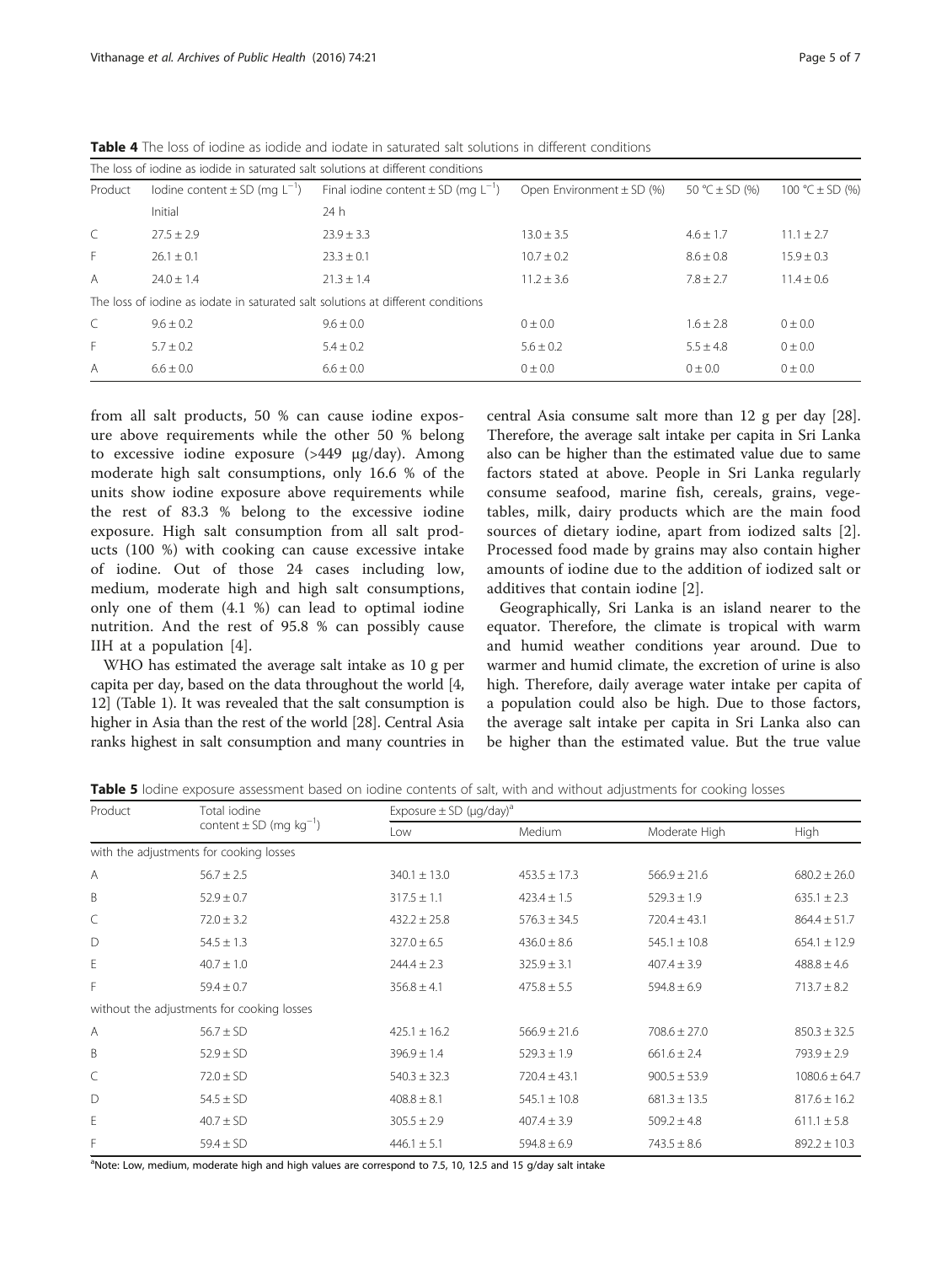<span id="page-5-0"></span>has not been estimated by surveys yet. Therefore, the moderate high (12.5 g/day) and high salt consumption (15 g/day) were considered to mimic the possible average salt intake per capita in Sri Lanka.

In our simulation (Table [5\)](#page-4-0) taking into account the level of salt consumption in the population and the iodine content of the salt brands, it is only in the case of low salt consumption of the brand with the lowest iodine content that excessive iodine intake would not be attained in the population. The susceptible groups are the patients who have autoimmune thyroid disease, thyroiditis or a history of thyroid surgeries [\[16](#page-6-0), [20](#page-6-0)]. And the rest of 75 % also can cause adverse health effects of IIH and autoimmune thyroid diseases due to the iodine exposure in excessive amounts.

Therefore, almost all of the above cases of salt intake, with or without cooking, at low, medium, and high salt consumptions can cause risks of adverse health effects such as IIH [2]. However, most of people in a population are tolerable to the excessive iodine intake from food, water and other supplements like drugs [2]. Only the susceptible individuals are the ones at the risk of IIH and the actual risks for each individual are influenced by many variables including age, gender, genetic predisposition, environmental factors, personal history of thyroid diseases, concurring diseases, and some medications [\[9](#page-6-0)]. Tolerable upper level (UL) for iodine is 1100 μg/day [2].

The potential adverse effects of iodine intake above the tolerable UL include dysfunction of thyroid gland, thyroiditis, goiter, hyperthyroidism, sensitivity reactions, thyroid papillary cancers and acute responses [2]. However, those effects are related with the chronic exposure of excessive iodine [4]. Acute exposure of iodine can be occurred after sudden intake of doses of many grams at once [2]. Effects of acute excessive iodine exposure are mouth and stomach burnings, abdominal pain, nausea, vomiting, diarrhea, weak pulse, cardiac irritability and coma [2]. However, studies on time durations for the acute exposure have not been performed yet. Hence, further studies are required in future to assess the effects of acute iodine exposure on humans most probably using lab rats [[16\]](#page-6-0). There is a need for proper monitoring of the salt iodization programs to achieve an acceptable and optimal iodine status in the population. To achieve it, rigorous measures should be implemented to ensure that manufacturers of iodized salt are committed to the recommended specifications.

#### Conclusions

All commercial iodized salt products that were collected from the local market contained iodine in both forms of iodide and iodate. All products contained iodine in excess of the recommended level 15 – 30 mg/kg. As consequence, there is a need for proper monitoring of

the salt iodization island-wide to achieve an acceptable and optimal iodine status in the population. Chronic exposure to high iodine concentrations is worrying in view of possible iodine induced immune phenomena. Daily average iodine intake per capita and iodine loss during domestic cooking were assumed to be 10 g salt/ day and 20 % loss respectively. Based on the risk assessment, it appears that the iodine consumption among the Sri Lankan population may be causing excessive exposure to iodine. The incidences of IIH among the public may have to be investigated more thoroughly. Depending on the outcome, the health authorities may want to recommend appropriate level of salt addition during cooking so that long term health effect can be mitigated or avoided. It may be prudent to make both iodised and non-iodised salt available to the public, keeping the price of both forms the same so that the general population may choose. The adequate supervision of salt iodination should be complemented by periodical tests carry out by the SLSI for the quality of salt, both locally produced and imported, and the packing material should follow standards to minimise losses during transport and storage. That may reduce the risk by excessive iodine fortification of salt which is essential to control IDD. More efforts on educating the general public and strengthen their knowledge would be beneficial in order to prevent excessive salt usage and IIH. Further studies are required to assess the health effects of chronic iodine exposure where one may consume more than the UL for iodine, 1100 μg/day.

#### Competing interest

The authors declare that they have no competing interests.

#### Authors' contribution

MV conceived the study, designed and drafted the manuscript. IH coordinated experimentation and helped drafting the manuscript. SSA conducted experiments and risk assessment. TB helped experimentation design and drafting the manuscript. LW performed the statistical analysis and helped experimentation. SSM participated coordination of experiments. YJ helped instrumentation the experiments. PK participated in its design and coordination and helped to draft the manuscript. All authors read and approved the final manuscript.

#### Received: 15 November 2015 Accepted: 22 March 2016 Published online: 30 May 2016

#### References

- 1. Andersson M, De Benoist B, Darnton-Hill I, Delange F, editors. Iodine Deficiency in Europe: A continuing public health problem. Geneva: World Health Organization; 2007.
- 2. Otten JJ, Hellwig JP, Meyers LD, editors. Dietary Reference Intakes: The Essential Guide to Nutrient Requirements. Washington DC: The National Academies Press; 2006.
- 3. Bd B, Andersson M, Egli I, Takkouche B, Allen HT, editors. Iodine status worldwide: WHO global database on iodine deficiency. Geneva: World Health Organization; 2004.
- 4. WHO, UNICEF, ICCIDD, editor. Assessment of iodine deficiency disorders and monitoring their elimination: A guide for programme managers. Geneva: World Health Organization; 2007.